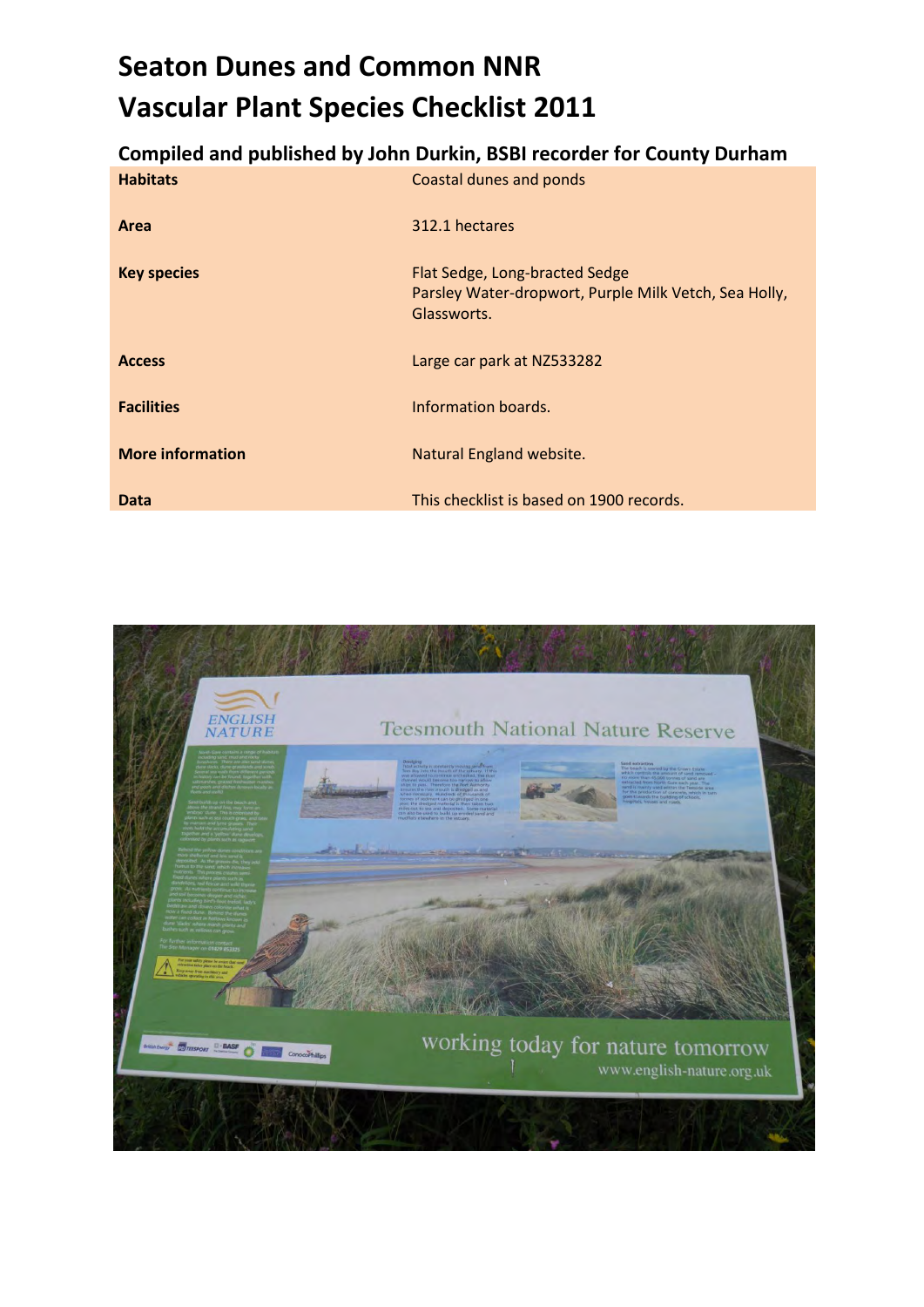| <b>Scientific name</b>     | <b>English name</b>          | <b>Most recent</b> |
|----------------------------|------------------------------|--------------------|
| Acer pseudoplatanus        | Sycamore                     |                    |
| Achillea millefolium       | Yarrow                       |                    |
| Aegopodium podagraria      | Ground-elder                 |                    |
| Aethusa cynapium           | <b>Fool's Parsley</b>        |                    |
| Agrimonia eupatoria        | Agrimony                     |                    |
| <b>Agrostis capillaris</b> | <b>Common Bent</b>           |                    |
| Agrostis stolonifera       | <b>Creeping Bent</b>         |                    |
| Aira praecox               | <b>Early Hair-grass</b>      |                    |
| Alisma plantago-aquatica   | Water-plantain               |                    |
| Alopecurus geniculatus     | <b>Marsh Foxtail</b>         |                    |
| Alopecurus myosuroides     | <b>Black-grass</b>           |                    |
| Alopecurus pratensis       | <b>Meadow Foxtail</b>        |                    |
| Ammophila arenaria         | <b>Marram</b>                |                    |
| Anacamptis pyramidalis     | <b>Pyramidal Orchid</b>      |                    |
| Anagallis arvensis         | <b>Scarlet Pimpernel</b>     |                    |
| Anaphalis margaritacea     | <b>Pearly Everlasting</b>    | 1998               |
| Angelica sylvestris        | <b>Wild Angelica</b>         |                    |
| Anisantha sterilis         | <b>Barren Brome</b>          |                    |
| Anthoxanthum odoratum      | <b>Sweet Vernal-grass</b>    |                    |
| <b>Anthriscus caucalis</b> | <b>Bur Chervil</b>           |                    |
| Anthriscus sylvestris      | <b>Cow Parsley</b>           |                    |
| Anthyllis vulneraria       | <b>Kidney Vetch</b>          |                    |
| Apium graveolens           | <b>Wild Celery</b>           |                    |
| Apium nodiflorum           | Fool's-water-cress           |                    |
| Arabidopsis thaliana       | <b>Thale Cress</b>           |                    |
| Arabis hirsuta             | <b>Hairy Rock-cress</b>      |                    |
| <b>Arctium minus</b>       | Lesser Burdock               |                    |
| Arctium nemorosa           | <b>Burdock</b>               |                    |
| Arenaria serpyllifolia     | <b>Thyme-leaved Sandwort</b> |                    |
| Armeria maritima           | <b>Thrift</b>                |                    |
| Armeria maritima maritima  | <b>Thrift</b>                |                    |
| Armoracia rusticana        | Horse-radish                 |                    |
| Arrhenatherum elatius      | <b>False Oat-Grass</b>       |                    |
| Artemisia vulgaris         | <b>Mugwort</b>               |                    |
| Aster tripolium            | Sea Aster                    |                    |
| Astragalus danicus         | Purple Milk-vetch            | 2011               |
| Athyrium filix-femina      | Lady-fern                    |                    |
| Atriplex glabriuscula      | <b>Babington's Orache</b>    |                    |
| Atriplex laciniata         | <b>Frosted Orache</b>        |                    |
| <b>Atriplex littoralis</b> | <b>Grass-leaved Orache</b>   |                    |
| Atriplex patula            | <b>Common Orache</b>         |                    |
| Atriplex prostrata         | <b>Spear-leaved Orache</b>   |                    |
| <b>Bellis perennis</b>     | <b>Daisy</b>                 |                    |
| <b>Beta vulgaris</b>       | <b>Beet</b>                  |                    |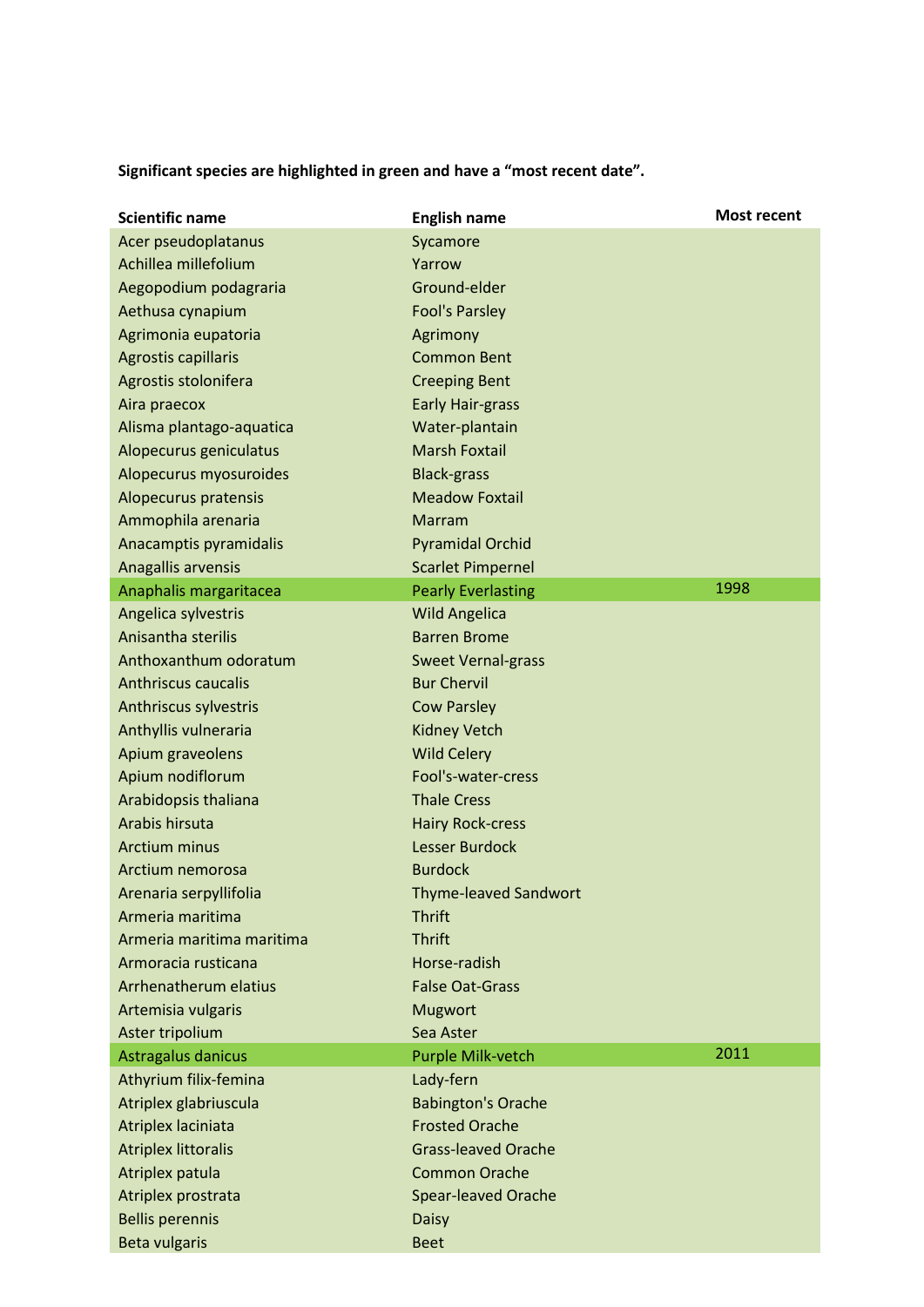| <b>Scientific name</b>              | <b>English name</b>               | <b>Most recent</b> |
|-------------------------------------|-----------------------------------|--------------------|
| Beta vulgaris maritima              | Sea Beet                          |                    |
| Blackstonia perfoliata              | Yellow-wort                       |                    |
| <b>Blysmus compressus</b>           | Flat-sedge                        | 2006               |
| <b>Bolboschoenus maritimus</b>      | Sea Club-rush                     |                    |
| Brassica oleracea                   | <b>Wild Cabbage</b>               |                    |
| <b>Briza media</b>                  | <b>Quaking-grass</b>              |                    |
| <b>Bromus hordeaceus</b>            | Soft-brome                        |                    |
| <b>Bromus hordeaceus hordeaceus</b> | <b>Common Soft-brome</b>          |                    |
| <b>Bromus hordeaceus thominei</b>   | Sand Soft-brome                   | 1970               |
| <b>Bromus secalinus</b>             | <b>Rye Brome</b>                  |                    |
| Bromus x pseudothominei             | Lesser Soft-brome                 |                    |
| Cakile maritima                     | Sea Rocket                        |                    |
| Callitriche agg.                    | Water-starwort                    |                    |
| Calystegia sepium                   | <b>Hedge Bindweed</b>             |                    |
| Calystegia silvatica                | Large Bindweed                    |                    |
| Capsella bursa-pastoris             | Shepherd's-purse                  |                    |
| Cardamine pratensis                 | Cuckooflower                      |                    |
| <b>Carduus nutans</b>               | <b>Musk Thistle</b>               |                    |
| Carex arenaria                      | <b>Sand Sedge</b>                 |                    |
| <b>Carex binervis</b>               | <b>Green-ribbed Sedge</b>         |                    |
| <b>Carex distans</b>                | <b>Distant Sedge</b>              |                    |
| Carex extensa                       | Long-bracted Sedge                | 1978               |
| Carex flacca                        | <b>Glaucous Sedge</b>             |                    |
| Carex hirta                         | <b>Hairy Sedge</b>                |                    |
| Carex hostiana                      | <b>Tawny Sedge</b>                |                    |
| Carex nigra                         | <b>Common Sedge</b>               |                    |
| Carex otrubae                       | <b>False Fox-sedge</b>            |                    |
| Carex panicea                       | <b>Carnation Sedge</b>            |                    |
| Carex riparia                       | <b>Greater Pond-sedge</b>         |                    |
| Carex viridula viridula             | <b>Small-fruited Yellow-sedge</b> |                    |
| Carum carvi                         | Caraway                           | 1983               |
| Catabrosa aquatica                  | <b>Whorl-grass</b>                | 1973               |
| Catapodium marinum                  | Sea Fern-grass                    |                    |
| Catapodium rigidum                  | Fern-grass                        |                    |
| Centaurea montana                   | <b>Perennial Cornflower</b>       |                    |
| Centaurea nigra                     | <b>Common Knapweed</b>            |                    |
| Centaurium erythraea                | <b>Common Centaury</b>            |                    |
| Centaurium pulchellum               | <b>Lesser Centaury</b>            |                    |
| Cerastium arvense                   | <b>Field Mouse-ear</b>            |                    |
| Cerastium diffusum                  | Sea Mouse-ear                     |                    |
| Cerastium fontanum                  | <b>Common Mouse-ear</b>           |                    |
| Cerastium fontanum holosteoides     | <b>Common Mouse-ear</b>           |                    |
| Cerastium fontanum vulgare          | <b>Common Mouse-ear</b>           |                    |
| Cerastium glomeratum                | <b>Sticky Mouse-ear</b>           |                    |
| Cerastium semidecandrum             | Little Mouse-ear                  |                    |
| Cerastium tomentosum                | Snow-in-summer                    |                    |
| Chaerophyllum temulum               | <b>Rough Chervil</b>              |                    |
| Chamerion angustifolium             | Rosebay Willowherb                |                    |
| Chenopodium murale                  | <b>Nettle-leaved Goosefoot</b>    |                    |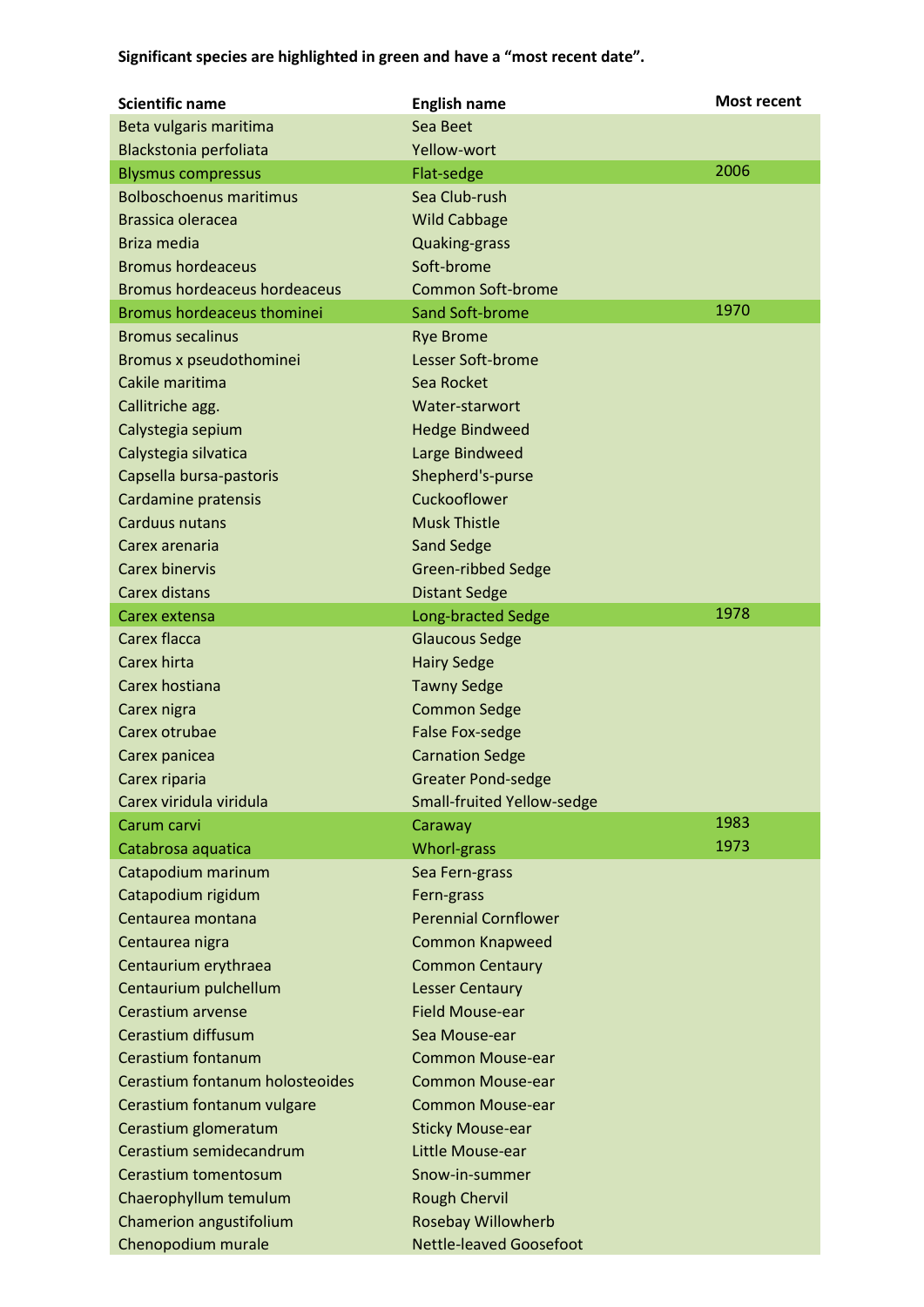| <b>Scientific name</b>           | <b>English name</b>            | <b>Most recent</b> |
|----------------------------------|--------------------------------|--------------------|
| Chenopodium rubrum               | <b>Red Goosefoot</b>           |                    |
| <b>Cirsium arvense</b>           | <b>Creeping Thistle</b>        |                    |
| Cirsium palustre                 | <b>Marsh Thistle</b>           |                    |
| Cirsium vulgare                  | <b>Spear Thistle</b>           |                    |
| Cochlearia danica                | <b>Danish Scurvygrass</b>      |                    |
| Cochlearia officinalis           | <b>Common Scurvygrass</b>      |                    |
| Conium maculatum                 | <b>Hemlock</b>                 |                    |
| <b>Convolvulus arvensis</b>      | <b>Field Bindweed</b>          |                    |
| Coronopus squamatus              | Swine-cress                    |                    |
| Crataegus monogyna               | Hawthorn                       |                    |
| Cynosurus cristatus              | <b>Crested Dog's-tail</b>      |                    |
| Dactylis glomerata               | Cock's-foot                    |                    |
| Dactylorhiza fuchsii             | <b>Common Spotted-orchid</b>   |                    |
| Dactylorhiza fuchsii okellyi     | <b>Common Spotted-orchid</b>   |                    |
| Dactylorhiza incarnata           | <b>Early Marsh-orchid</b>      |                    |
| Dactylorhiza incarnata pulchella | <b>Early Marsh-orchid</b>      |                    |
| Dactylorhiza praetermissa        | Southern Marsh-orchid          | 1979               |
| Dactylorhiza purpurella          | <b>Northern Marsh-orchid</b>   |                    |
| Dactylorhiza x grandis           | D. fuchsii x praetermissa      | 1978               |
| Dactylorhiza x insignis          | D. praetermissa x purpurella   | 1978               |
| Dactylorhiza x latirella         | D. incarnata x purpurella      |                    |
| Dactylorhiza x venusta           | D. fuchsii x purpurella        |                    |
| Daucus carota                    | Carrot                         |                    |
| Daucus carota carota             | <b>Wild Carrot</b>             |                    |
| Deschampsia cespitosa            | <b>Tufted Hair-grass</b>       |                    |
| Deschampsia cespitosa cespitosa  | <b>Tufted Hair-grass</b>       |                    |
| Descurainia sophia               | Flixweed                       |                    |
| Diplotaxis muralis               | <b>Annual Wall-rocket</b>      |                    |
| Diplotaxis tenuifolia            | <b>Perennial Wall-rocket</b>   |                    |
| Dryopteris borreri               | <b>Scaly Male-fern</b>         |                    |
| Dryopteris filix-mas             | Male-fern                      |                    |
| Eleocharis palustris             | <b>Common Spike-rush</b>       |                    |
| Elytrigia atherica               | Sea Couch                      |                    |
| Elytrigia juncea                 | <b>Sand Couch</b>              |                    |
| Elytrigia juncea boreoatlantica  | <b>Sand Couch</b>              |                    |
| Elytrigia repens                 | <b>Common Couch</b>            |                    |
| Elytrigia repens arenosa         | Couch                          |                    |
| Elytrigia x acuta nothosubsp.    |                                |                    |
| Obtusiuscula                     | E. atherica x juncea           |                    |
| Epilobium ciliatum               | <b>American Willowherb</b>     |                    |
| Epilobium hirsutum               | <b>Great Willowherb</b>        |                    |
| Epilobium komarovianum           | <b>Bronzy Willowherb</b>       |                    |
| Epilobium montanum               | <b>Broad-leaved Willowherb</b> |                    |
| Epilobium parviflorum            | <b>Hoary Willowherb</b>        |                    |
| Equisetum arvense                | <b>Field Horsetail</b>         |                    |
| Erigeron acer                    | <b>Blue Fleabane</b>           |                    |
| Erodium cicutarium               | <b>Common Stork's-bill</b>     |                    |
| Erodium cicutarium dunense       | Stork's-bill                   |                    |
| Erodium maritimum                | Sea Stork's-bill               |                    |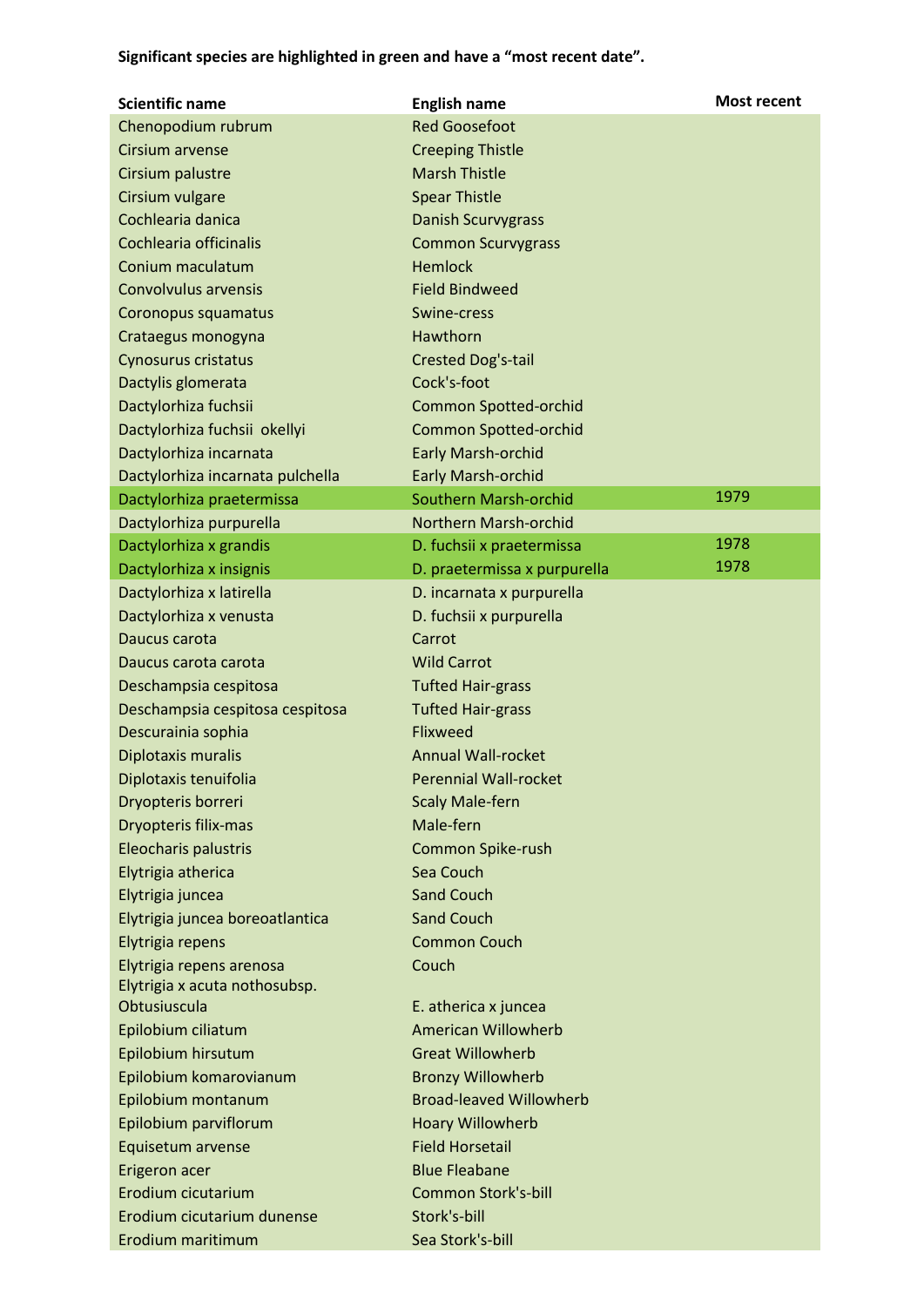| <b>Scientific name</b>          | <b>English name</b>                | <b>Most recent</b> |
|---------------------------------|------------------------------------|--------------------|
| Erophila verna                  | <b>Common Whitlowgrass</b>         |                    |
| Eryngium maritimum              | Sea-holly                          | 2011               |
| Euphorbia esula                 | <b>Leafy Spurge</b>                |                    |
| Euphorbia helioscopia           | Sun Spurge                         |                    |
| Euphorbia x pseudovirgata       | <b>Twiggy Spurge</b>               |                    |
| Euphrasia micrantha             | Eyebright                          |                    |
| Euphrasia nemorosa              | Eyebright                          |                    |
| Euphrasia officinalis agg.      | Eyebright                          |                    |
| Fallopia convolvulus            | <b>Black-bindweed</b>              |                    |
| Festuca arenaria                | <b>Rush-leaved Fescue</b>          |                    |
| Festuca arundinacea             | <b>Tall Fescue</b>                 |                    |
| Festuca ovina                   | Sheep's-fescue                     |                    |
| Festuca rubra                   | <b>Red Fescue</b>                  |                    |
| Festuca rubra rubra             | <b>Red Fescue</b>                  |                    |
| Foeniculum vulgare              | Fennel                             |                    |
| <b>Fumaria officinalis</b>      | <b>Common Fumitory</b>             |                    |
| Galeopsis tetrahit              | <b>Common Hemp-nettle</b>          |                    |
| Galium aparine                  | <b>Cleavers</b>                    |                    |
| Galium mollugo mollugo          | <b>Hedge Bedstraw</b>              |                    |
| <b>Galium tricornutum</b>       | <b>Corn Cleavers</b>               | 1805               |
| Galium verum                    | Lady's Bedstraw                    |                    |
| Gentianella amarella            | <b>Autumn Gentian</b>              |                    |
| Geranium dissectum              | <b>Cut-leaved Crane's-bill</b>     |                    |
| Geranium molle                  | Dove's-foot Crane's-bill           |                    |
| Geranium pusillum               | <b>Small-flowered Crane's-bill</b> |                    |
| Geranium pyrenaicum             | <b>Hedgerow Crane's-bill</b>       |                    |
| Geranium robertianum            | Herb-Robert                        |                    |
| <b>Glaucium flavum</b>          | <b>Yellow Horned-poppy</b>         |                    |
| Glaux maritima                  | Sea-milkwort                       |                    |
| Glyceria declinata              | <b>Small Sweet-grass</b>           |                    |
| Glyceria fluitans               | <b>Floating Sweet-grass</b>        |                    |
| Gymnadenia conopsea             | <b>Fragrant Orchid</b>             |                    |
| <b>Helictotrichon pubescens</b> | Downy Oat-grass                    |                    |
| Heracleum sphondylium           | Hogweed                            |                    |
| Herniaria glabra                | <b>Smooth Rupturewort</b>          |                    |
| Hieracium sp.                   | a hawkweed                         |                    |
| Hieracium vagum                 | a hawkweed                         |                    |
| Hieracium vulgatum              | a hawkweed                         |                    |
| Hippophae rhamnoides            | Sea-buckthorn                      |                    |
| <b>Hippuris vulgaris</b>        | Mare's-tail                        |                    |
| <b>Holcus lanatus</b>           | Yorkshire-fog                      |                    |
| Honckenya peploides             | Sea Sandwort                       |                    |
| Hordeum jubatum                 | <b>Foxtail Barley</b>              |                    |
| Hordeum marinum                 | Sea Barley                         | 2006               |
| <b>Hordeum murinum</b>          | <b>Wall Barley</b>                 |                    |
| Hordeum secalinum               | <b>Meadow Barley</b>               |                    |
| Hyacinthoides non-scripta       | <b>Bluebell</b>                    |                    |
| Hypericum androsaemum           | Tutsan                             |                    |
| Hypochaeris radicata            | Cat's-ear                          |                    |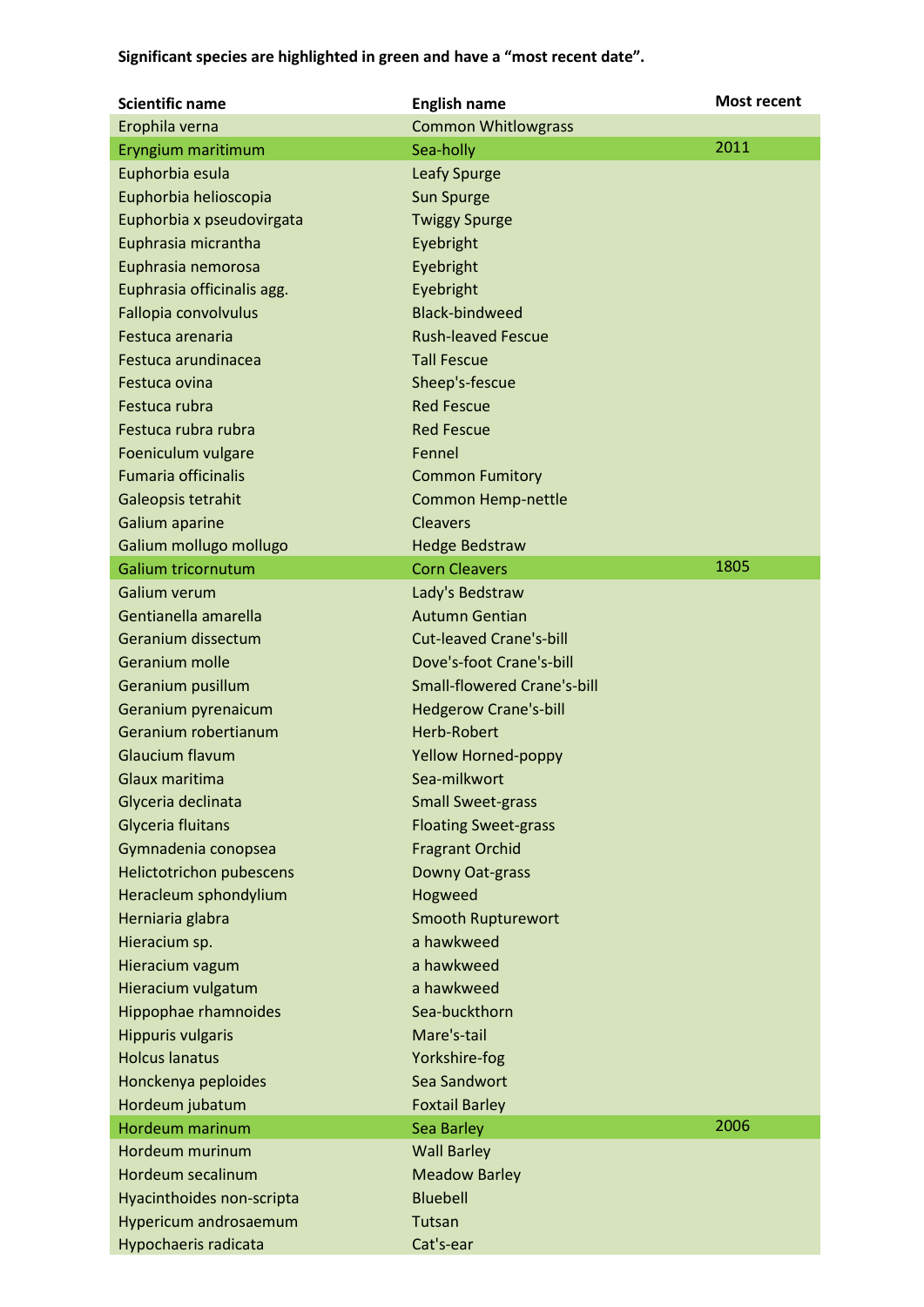| <b>Scientific name</b>       | <b>English name</b>                | <b>Most recent</b> |
|------------------------------|------------------------------------|--------------------|
| Juncus acutiflorus           | <b>Sharp-flowered Rush</b>         |                    |
| Juncus articulatus           | <b>Jointed Rush</b>                |                    |
| Juncus bufonius              | <b>Toad Rush</b>                   |                    |
| Juncus effusus               | Soft-rush                          |                    |
| Juncus gerardii              | Saltmarsh Rush                     |                    |
| Juncus inflexus              | <b>Hard Rush</b>                   |                    |
| <b>Juncus maritimus</b>      | Sea Rush                           | 1971               |
| Koeleria macrantha           | <b>Crested Hair-grass</b>          |                    |
| Lactuca virosa               | <b>Great Lettuce</b>               |                    |
| Lamium album                 | <b>White Dead-nettle</b>           |                    |
| Lamium amplexicaule          | <b>Henbit Dead-nettle</b>          |                    |
| Lamium purpureum             | <b>Red Dead-nettle</b>             |                    |
| Lapsana communis             | Nipplewort                         |                    |
| Lathyrus pratensis           | <b>Meadow Vetchling</b>            |                    |
| Lemna minor                  | <b>Common Duckweed</b>             |                    |
| Lemna trisulca               | <b>Ivy-leaved Duckweed</b>         |                    |
| Leontodon autumnalis         | <b>Autumn Hawkbit</b>              |                    |
| Leontodon hispidus           | Rough Hawkbit                      |                    |
| Leontodon saxatilis          | Lesser Hawkbit                     |                    |
| Lepidium draba               | <b>Hoary Cress</b>                 |                    |
| Lepidium latifolium          | <b>Dittander</b>                   |                    |
| Leucanthemum vulgare         | <b>Oxeye Daisy</b>                 |                    |
| Leymus arenarius             | Lyme-grass                         |                    |
| Limonium vulgare             | <b>Common Sea-lavender</b>         |                    |
| Linaria purpurea             | <b>Purple Toadflax</b>             |                    |
| Linaria vulgaris             | <b>Common Toadflax</b>             |                    |
| Linum catharticum            | <b>Fairy Flax</b>                  |                    |
| Listera ovata                | <b>Common Twayblade</b>            |                    |
| Lolium perenne               | <b>Perennial Rye-grass</b>         |                    |
| Lolium x boucheanum          | L. perenne x multiflorum           |                    |
| Lotus corniculatus           | Common Bird's-foot-trefoil         |                    |
| Lotus pedunculatus           | <b>Greater Bird's-foot-trefoil</b> |                    |
| Luzula campestris            | Field Wood-rush                    |                    |
| Luzula pilosa                | Hairy Wood-rush                    |                    |
| Malva pusilla                | <b>Small Mallow</b>                |                    |
| Malva sylvestris             | <b>Common Mallow</b>               |                    |
| Matricaria discoidea         | Pineappleweed                      |                    |
| Matricaria recutita          | <b>Scented Mayweed</b>             |                    |
| Medicago lupulina            | <b>Black Medick</b>                |                    |
| <b>Melilotus albus</b>       | <b>White Melilot</b>               |                    |
| <b>Melilotus indicus</b>     | <b>Small Melilot</b>               |                    |
| <b>Melilotus officinalis</b> | <b>Ribbed Melilot</b>              |                    |
| Mentha aquatica              | <b>Water Mint</b>                  |                    |
| Mentha spicata               | <b>Spear Mint</b>                  |                    |
| Mercurialis annua            | <b>Annual Mercury</b>              |                    |
| Myosotis ramosissima         | Early Forget-me-not                |                    |
| Myriophyllum spicatum        | Spiked Water-milfoil               |                    |
| Oenanthe crocata             | Hemlock Water-dropwort             |                    |
| <b>Oenanthe lachenalii</b>   | Parsley Water-dropwort             | 2000               |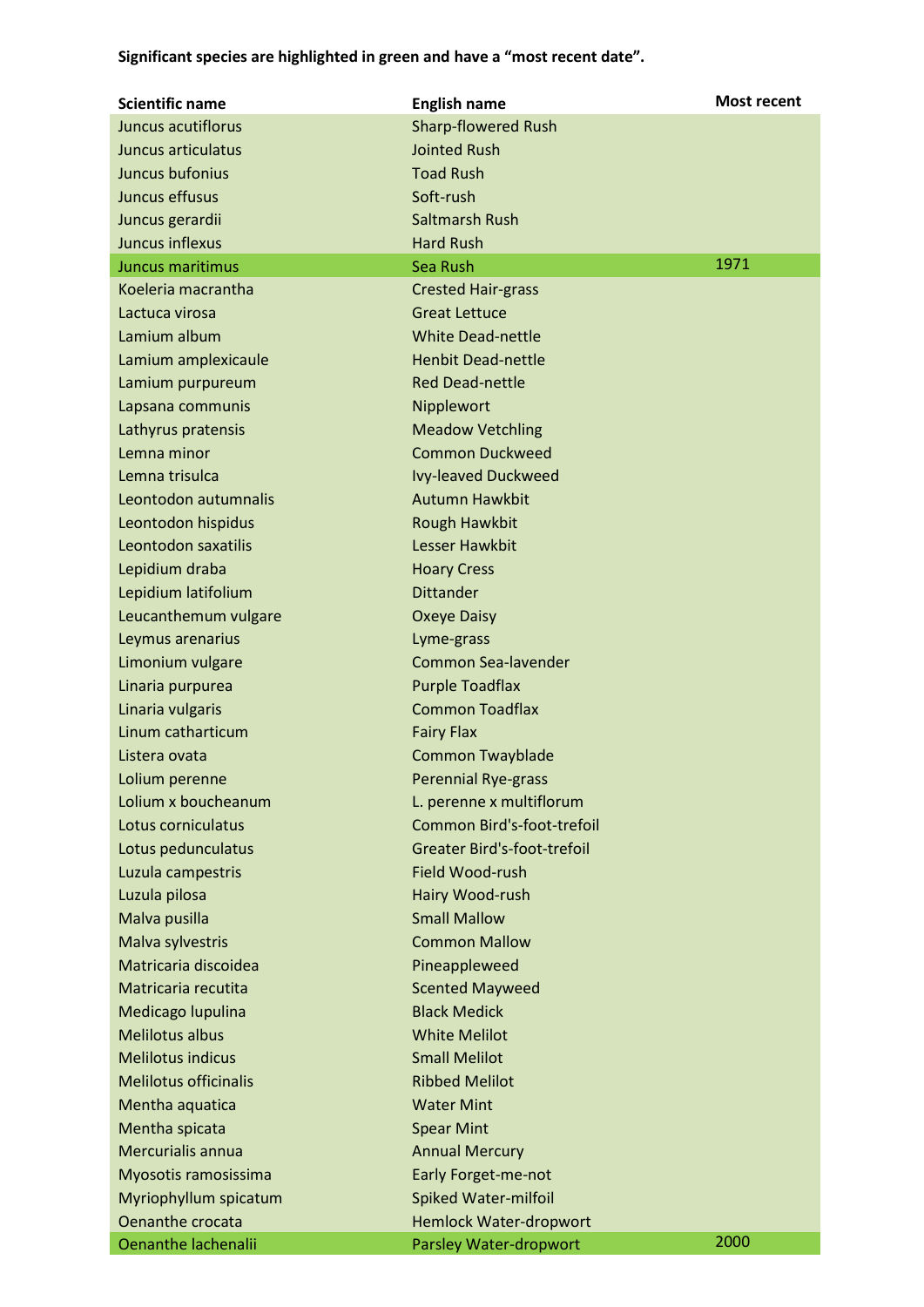| <b>Scientific name</b>            | <b>English name</b>                   | <b>Most recent</b> |
|-----------------------------------|---------------------------------------|--------------------|
| Oenothera glazioviana             | Large-flowered Evening-primrose       |                    |
| Ononis repens                     | <b>Common Restharrow</b>              |                    |
| Ophioglossum vulgatum             | Adder's-tongue                        | 2007               |
| Orchis mascula                    | Early-purple Orchid                   |                    |
| Ornithogalum nutans               | Drooping Star-of-Bethlehem            |                    |
| Papaver dubium dubium             | Long-headed Poppy                     |                    |
| Papaver somniferum                | <b>Opium Poppy</b>                    |                    |
| Pastinaca sativa                  | <b>Wild Parsnip</b>                   |                    |
| Persicaria maculosa               | Redshank                              |                    |
| <b>Phalaris canariensis</b>       | Canary-grass                          |                    |
| Phleum arenarium                  | Sand Cat's-tail                       |                    |
| Phleum pratense                   | Timothy                               |                    |
| Pilosella officinarum             | Mouse-ear-hawkweed                    |                    |
| Plantago coronopus                | <b>Buck's-horn Plantain</b>           |                    |
| Plantago lanceolata               | <b>Ribwort Plantain</b>               |                    |
| Plantago major                    | <b>Greater Plantain</b>               |                    |
| Plantago maritima                 | Sea Plantain                          |                    |
| Poa annua                         | <b>Annual Meadow-grass</b>            |                    |
| Poa humilis                       | <b>Spreading Meadow-grass</b>         |                    |
| Poa pratensis                     | <b>Smooth Meadow-grass</b>            |                    |
| Poa trivialis                     | Rough Meadow-grass                    |                    |
| Polygonum arenastrum              | <b>Equal-leaved Knotgrass</b>         |                    |
| Polygonum aviculare               | Knotgrass                             |                    |
| Polygonum oxyspermum              | Ray's Knotgrass                       |                    |
| Polypodium vulgare                | Polypody                              |                    |
| Potentilla anserina               | Silverweed                            |                    |
| Potentilla reptans                | <b>Creeping Cinquefoil</b>            |                    |
| Primula vulgaris                  | Primrose                              |                    |
| Prunella vulgaris                 | Selfheal                              |                    |
| Pteridium aquilinum               | <b>Bracken</b>                        |                    |
| Puccinellia distans               | <b>Reflexed Saltmarsh-grass</b>       |                    |
| Puccinellia maritima              | <b>Common Saltmarsh-grass</b>         |                    |
| Puccinellia rupestris             | <b>Stiff Saltmarsh-grass</b>          |                    |
| Pulicaria dysenterica             | <b>Common Fleabane</b>                |                    |
| Ranunculus acris                  | <b>Meadow Buttercup</b>               |                    |
| Ranunculus aquatilis              | <b>Common Water-crowfoot</b>          |                    |
| Ranunculus baudotii               | <b>Brackish Water-crowfoot</b>        |                    |
| Ranunculus bulbosus               | <b>Bulbous Buttercup</b>              |                    |
| Ranunculus ficaria                | <b>Lesser Celandine</b>               |                    |
| Ranunculus ficaria ficaria        | <b>Lesser Celandine</b>               |                    |
| Ranunculus repens                 | <b>Creeping Buttercup</b>             |                    |
| Ranunculus sceleratus             | <b>Celery-leaved Buttercup</b>        |                    |
| Ranunculus trichophyllus          | Thread-leaved Water-crowfoot          |                    |
| Rapistrum rugosum                 | <b>Bastard Cabbage</b>                |                    |
| Reseda lutea                      | <b>Wild Mignonette</b>                |                    |
| Reseda luteola                    | Weld                                  |                    |
| <b>Rhinanthus minor</b>           | Yellow-rattle                         |                    |
| Rorippa nasturtium-aquaticum agg. | <b>Water-cress</b>                    |                    |
| Rorippa x sterilis                | R. microphylla x nasturtium-aquaticum |                    |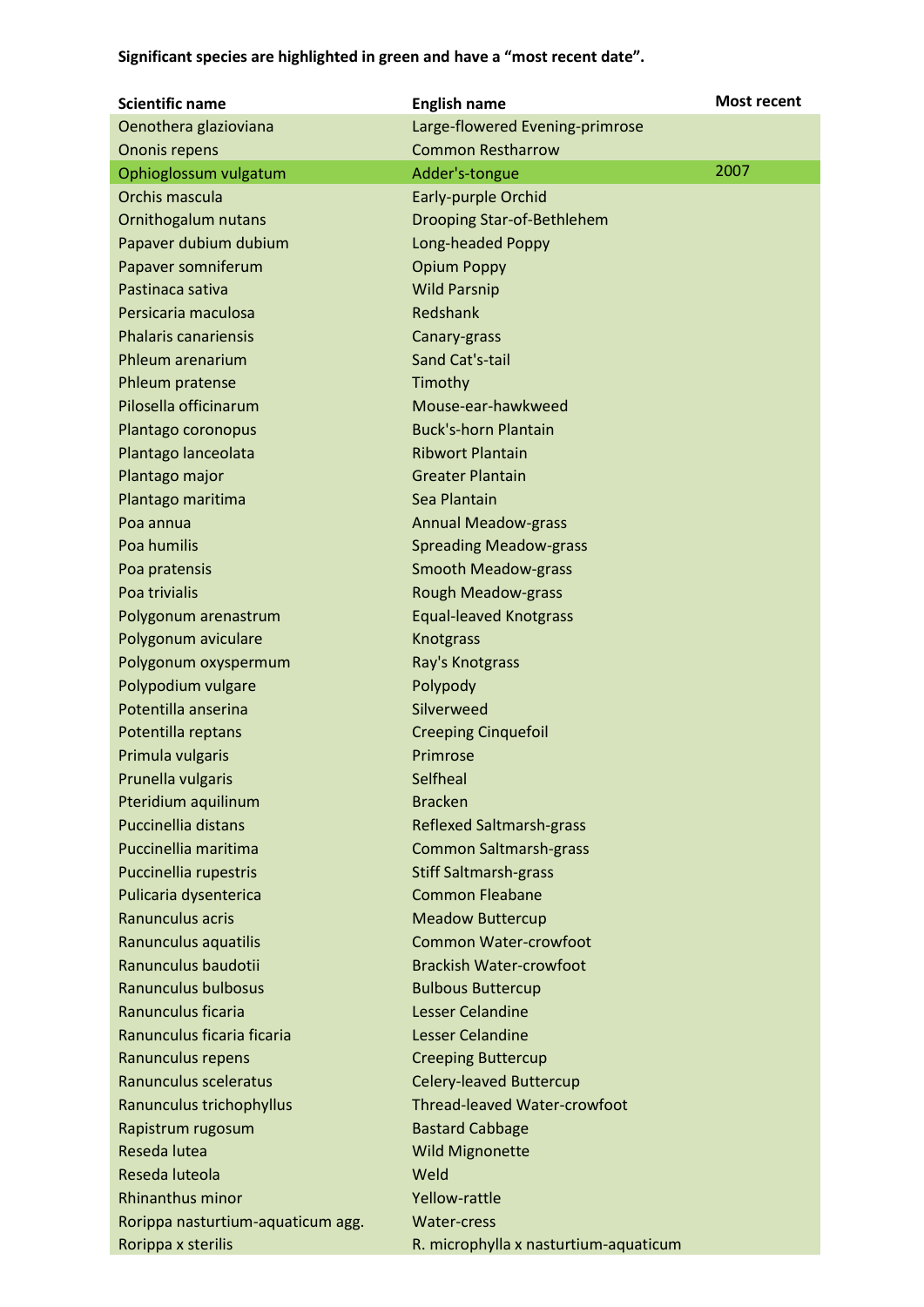| <b>Scientific name</b>         | <b>English name</b>          | <b>Most recent</b> |
|--------------------------------|------------------------------|--------------------|
| Rosa canina agg.               | Dog-rose                     |                    |
| Rosa rugosa                    | Japanese Rose                |                    |
| Rubus dasyphyllus              | <b>Bramble</b>               |                    |
| <b>Rubus eboracensis</b>       | <b>Bramble</b>               |                    |
| <b>Rumex acetosa</b>           | <b>Common Sorrel</b>         |                    |
| Rumex acetosa acetosa          | <b>Common Sorrel</b>         |                    |
| Rumex acetosella               | <b>Sheep's Sorrel</b>        |                    |
| Rumex acetosella acetosella    | <b>Sheep's Sorrel</b>        |                    |
| <b>Rumex crispus</b>           | <b>Curled Dock</b>           |                    |
| <b>Rumex obtusifolius</b>      | <b>Broad-leaved Dock</b>     |                    |
| Sagina apetala                 | <b>Annual Pearlwort</b>      |                    |
| Sagina apetala erecta          | <b>Upright Pearlwort</b>     |                    |
| Sagina maritima                | Sea Pearlwort                |                    |
| Sagina nodosa                  | <b>Knotted Pearlwort</b>     |                    |
| Sagina procumbens              | <b>Procumbent Pearlwort</b>  |                    |
| Salicornia europaea            | <b>Common Glasswort</b>      | 2011               |
| Salicornia fragilis            | <b>Yellow Glasswort</b>      | 2011               |
| Salicornia ramosissima         | <b>Purple Glasswort</b>      | 2011               |
| Salix caprea                   | <b>Goat Willow</b>           |                    |
| Salsola kali                   | Saltwort                     |                    |
| Sambucus nigra                 | Elder                        |                    |
| Schoenoplectus tabernaemontani | <b>Grey Club-rush</b>        |                    |
| Sedum acre                     | <b>Biting Stonecrop</b>      |                    |
| Sedum anglicum                 | <b>English Stonecrop</b>     |                    |
| Sedum rupestre                 | <b>Reflexed Stonecrop</b>    |                    |
| Senecio erucifolius            | <b>Hoary Ragwort</b>         |                    |
| Senecio jacobaea               | <b>Common Ragwort</b>        |                    |
| Senecio squalidus              | <b>Oxford Ragwort</b>        |                    |
| Senecio vulgaris               | Groundsel                    |                    |
| Senecio x baxteri              | S. squalidus x vulgaris      |                    |
| Silene latifolia               | <b>White Campion</b>         |                    |
| Sinapis arvensis               | <b>Charlock</b>              |                    |
| Sisymbrium altissimum          | <b>Tall Rocket</b>           |                    |
| Sisymbrium officinale          | <b>Hedge Mustard</b>         |                    |
| Sisymbrium orientale           | <b>Eastern Rocket</b>        |                    |
| Smyrnium olusatrum             | <b>Alexanders</b>            |                    |
| Solanum dulcamara              | <b>Bittersweet</b>           |                    |
| Solanum nigrum                 | <b>Black Nightshade</b>      |                    |
| Sonchus arvensis               | <b>Perennial Sow-thistle</b> |                    |
| Sonchus asper                  | <b>Prickly Sow-thistle</b>   |                    |
| Sonchus oleraceus              | <b>Smooth Sow-thistle</b>    |                    |
| Sorbus aria                    | <b>Common Whitebeam</b>      |                    |
| Sorbus intermedia              | Whitebeam                    |                    |
| Sparganium erectum             | <b>Branched Bur-reed</b>     |                    |
| Spergularia marina             | Lesser Sea-spurrey           |                    |
| Spergularia media              | <b>Greater Sea-spurrey</b>   |                    |
| Stellaria media                | <b>Common Chickweed</b>      |                    |
| Stellaria pallida              | <b>Lesser Chickweed</b>      |                    |
| Suaeda maritima                | <b>Annual Sea-blite</b>      |                    |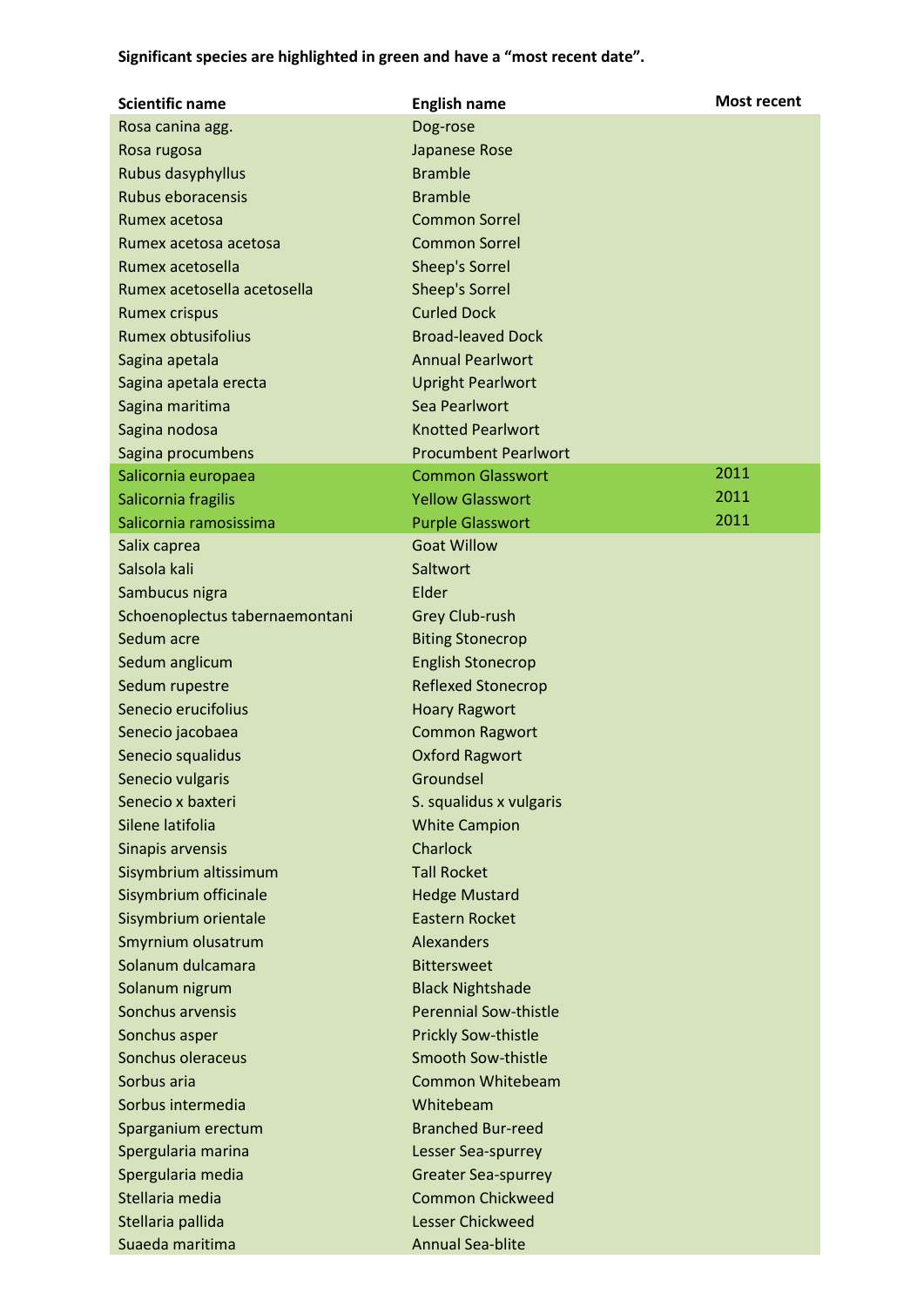| <b>Scientific name</b>                            | <b>English name</b>          | <b>Most recent</b> |
|---------------------------------------------------|------------------------------|--------------------|
| <b>Tamus communis</b>                             | <b>Black Bryony</b>          |                    |
| Taraxacum agg.                                    | <b>Dandelion</b>             |                    |
| Taraxacum brachyglossum                           | <b>Dandelion</b>             |                    |
| Taraxacum bracteatum                              | <b>Dandelion</b>             |                    |
| Taraxacum cordatum                                | <b>Dandelion</b>             |                    |
| Taraxacum dahlstedtii                             | <b>Dandelion</b>             |                    |
| Taraxacum dunense                                 | <b>Dandelion</b>             |                    |
| <b>Taraxacum fulviforme</b>                       | <b>Dandelion</b>             |                    |
| Taraxacum lacistophyllum                          | <b>Dandelion</b>             |                    |
| Taraxacum longisquameum                           | <b>Dandelion</b>             |                    |
| Taraxacum oblongatum                              | <b>Dandelion</b>             |                    |
| Taraxacum oxoniense                               | <b>Dandelion</b>             |                    |
| Taraxacum platyglossum                            | <b>Dandelion</b>             |                    |
| Taraxacum polyodon                                | <b>Dandelion</b>             |                    |
| Taraxacum pseudohamatum                           | <b>Dandelion</b>             |                    |
| Taraxacum subcyanolepis                           | <b>Dandelion</b>             |                    |
| Taraxacum subhamatum                              | <b>Dandelion</b>             |                    |
| <b>Thalictrum flavum</b>                          | <b>Common Meadow-rue</b>     |                    |
| Thalictrum minus                                  | <b>Lesser Meadow-rue</b>     |                    |
| Thalictrum minus arenarium                        | <b>Lesser Meadow-rue</b>     | 2011               |
| Tilia x europaea                                  | Lime                         |                    |
| Torilis japonica                                  | <b>Upright Hedge-parsley</b> |                    |
| Tragopogon pratensis                              | Goat's-beard                 |                    |
| Tragopogon pratensis minor                        | Goat's-beard                 |                    |
| <b>Trifolium arvense</b>                          | Hare's-foot Clover           |                    |
| <b>Trifolium dubium</b>                           | <b>Lesser Trefoil</b>        |                    |
| Trifolium fragiferum                              | <b>Strawberry Clover</b>     |                    |
| Trifolium hybridum hybridum                       |                              |                    |
| <b>Trifolium pratense</b>                         | <b>Red Clover</b>            |                    |
| <b>Trifolium repens</b>                           | <b>White Clover</b>          |                    |
| Trifolium scabrum                                 | <b>Rough Clover</b>          |                    |
| Triglochin maritimum                              | Sea Arrowgrass               |                    |
| Triglochin palustre                               | <b>Marsh Arrowgrass</b>      |                    |
| Tripleurospermum inodorum                         | <b>Scentless Mayweed</b>     |                    |
| Tripleurospermum maritimum                        | Sea Mayweed                  |                    |
| Tripleurospermum maritimum maritimum var. salinum |                              |                    |
| Tussilago farfara                                 | Colt's-foot                  |                    |
| Typha latifolia                                   | <b>Bulrush</b>               |                    |
| Ulex europaeus                                    | Gorse                        |                    |
| Ulmus glabra                                      | Wych Elm                     |                    |
| Urtica dioica                                     | <b>Common Nettle</b>         |                    |
| Urtica urens                                      | <b>Small Nettle</b>          |                    |
| Verbascum thapsus                                 | <b>Great Mullein</b>         |                    |
| Veronica arvensis                                 | <b>Wall Speedwell</b>        |                    |
| Veronica beccabunga                               | <b>Brooklime</b>             |                    |
| Veronica catenata                                 | Pink Water-speedwell         |                    |
| Veronica hederifolia                              | <b>Ivy-leaved Speedwell</b>  |                    |
| Veronica persica                                  | Common Field-speedwell       |                    |
| Vicia cracca                                      | <b>Tufted Vetch</b>          |                    |